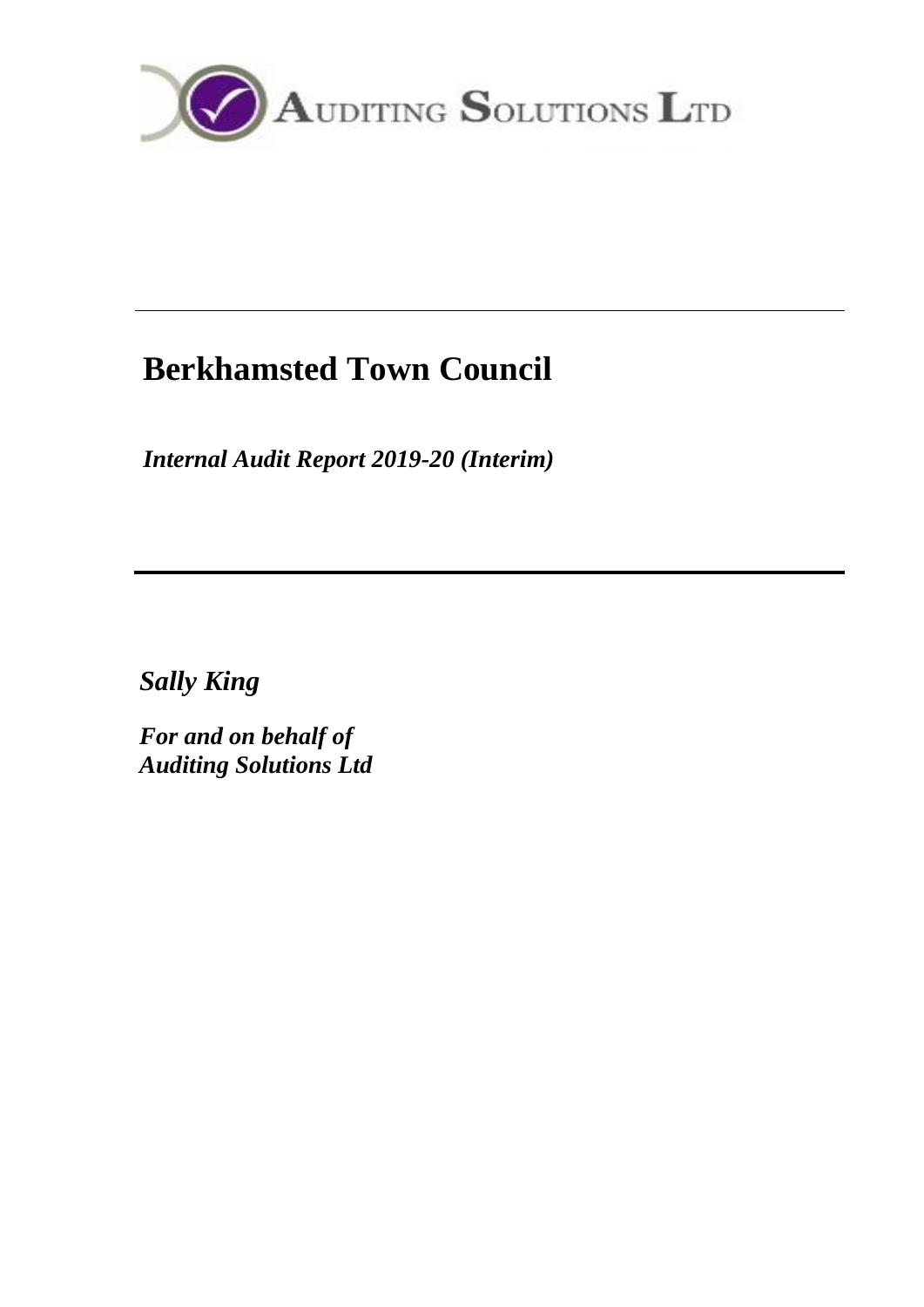## **Background**

All town and parish councils are required by statute to make arrangements for an independent internal audit examination of their accounting records and system of internal control and for the conclusions to be reported each year in the Annual Return. Auditing Solutions Ltd has provided this service to the Council since 2008-09.

This report sets out the work undertaken in relation to the 2019-20 financial year, during the course of our visit to the Council, which took place on 15<sup>th</sup> November 2019.

## **Internal Audit Approach**

In undertaking our review for the year to date, we have again had regard to the materiality of transactions and their susceptibility to potential misrecording or misrepresentation in the year-end Statement of Accounts/Annual Return. Our programme of cover has again been designed to afford appropriate assurance that the Council's financial systems remain robust and operate in a manner to ensure effective probity of transactions and to afford a reasonable probability of identifying any material errors or possible abuse of the Council's own and the national statutory regulatory framework. The programme is also designed to facilitate our completion of the 'Internal Audit Report' in the Council's Annual Return, which requires independent assurance over a number of internal control objectives.

## **Overall Conclusion**

We have concluded that, on the basis of the programme of work undertaken this year, the Council has maintained more than adequate and effective internal control arrangements. We thank the Clerk her assistance, which has ensured the smooth progress of our review.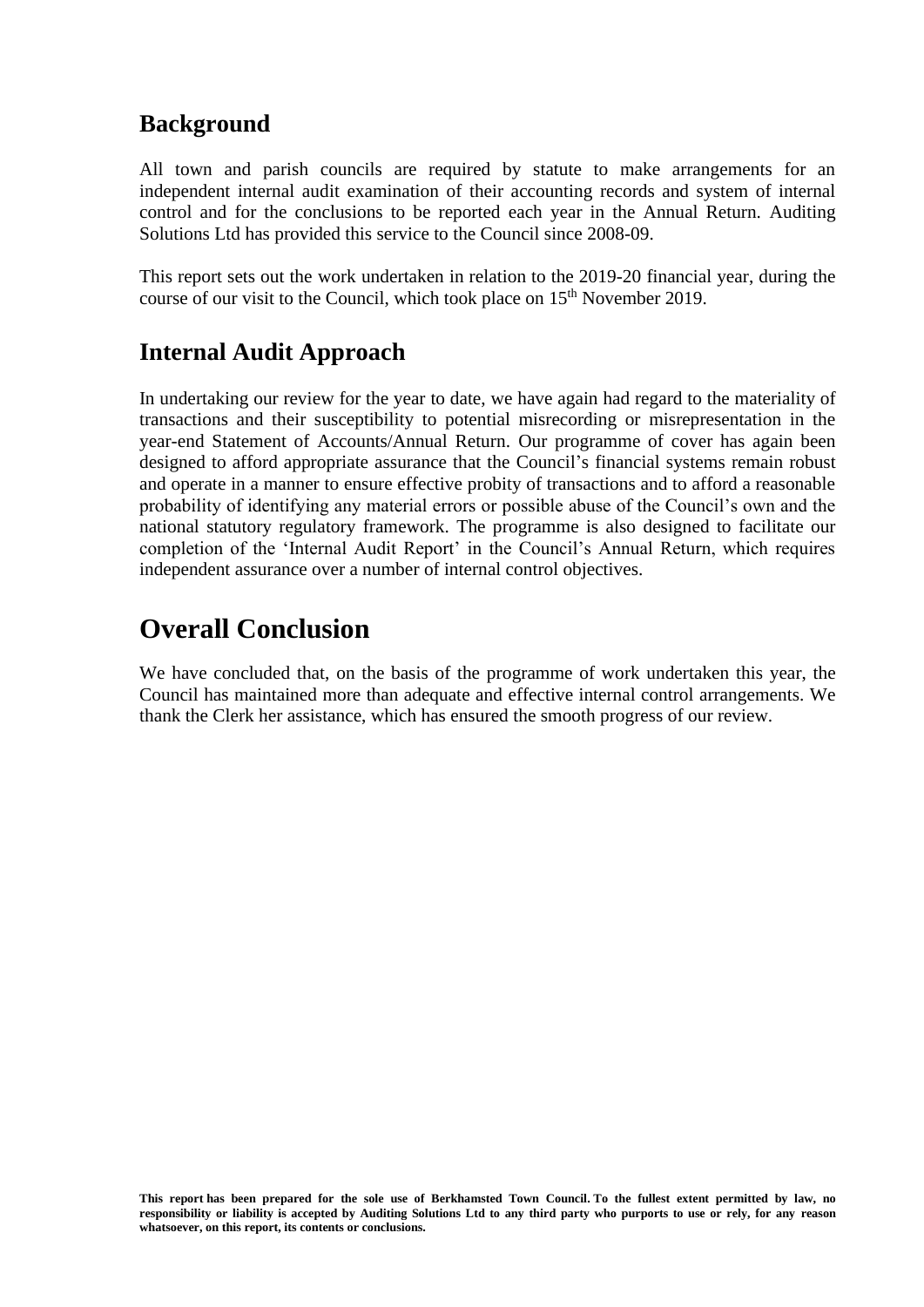# **Detailed Report**

## **Maintenance of Accounting Records & Bank Reconciliations**

Our objective here is to ensure that the accounting records are being maintained accurately and currently and that no anomalous entries appear in cashbooks or financial ledgers. We note that RBS accounting software is now being used and the Council continues to operating bank accounts at NatWest supplemented by savings accounts with Santander, Cambridge Building Society and Shawbrook. We also note that the there is a savings bond issued by the Saffron Waldon Building Society. We have:

- $\triangleright$  Ensured that an appropriate nominal coding structure remains in place;
- $\triangleright$  Verified the opening trial balance detail with the closing balances disclosed in the 2018-19 Statement of Accounts and Annual Return;
- $\triangleright$  Ensured that the financial ledger remains in balance at the present date;
- ➢ Checked and agreed two months' transactions in the Council's NatWest Current and Interest Bearing Accounts for the months of July and August 2019. Agreeing detail to the relevant bank statements, including all inter account transactions;
- $\triangleright$  Reviewed the detail on bank reconciliations as at 31<sup>st</sup> July 2019 and 31<sup>st</sup> August 2019 all accounts to ensure that no long-standing cheques or other anomalous reconciling entries are apparent.

#### *Conclusions*

*We are pleased to report that no issues have been identified in this area, warranting further comment. Further work will be undertaken at or final visit.*

### **Review of Corporate Governance**

Our objective is to ensure that the Council has robust corporate governance documentation and processes in place, and that, as far as we may reasonably be expected to ascertain (as we do not attend Council or Committee meetings) all meetings are conducted in accordance with the adopted Standing Orders and no actions of a potentially unlawful nature have been or are being considered for implementation. We have: -

- ➢ We have commenced examination of the minutes of the Full Council and its Standing Committees (with the exception of Planning) for the current year. to identify whether or not any issues exist that may have an adverse effect, through litigation or other causes, on the Council's future financial stability;
- ➢ Noted that Financial Regulations were reviewed and adopted by Council at their meeting on  $18<sup>th</sup>$  March 2019 (minute Ref FC 24/19).
- ➢ Further noted that Standing Orders were previously revised and re-adopted by Council at their meeting in 18<sup>th</sup> March 2019 (minute Ref FC 24/19).
- ➢ Reviewed the external auditor's report, issued since our last visit, to confirm they are raising no matters regarding the Councils accounts and governance.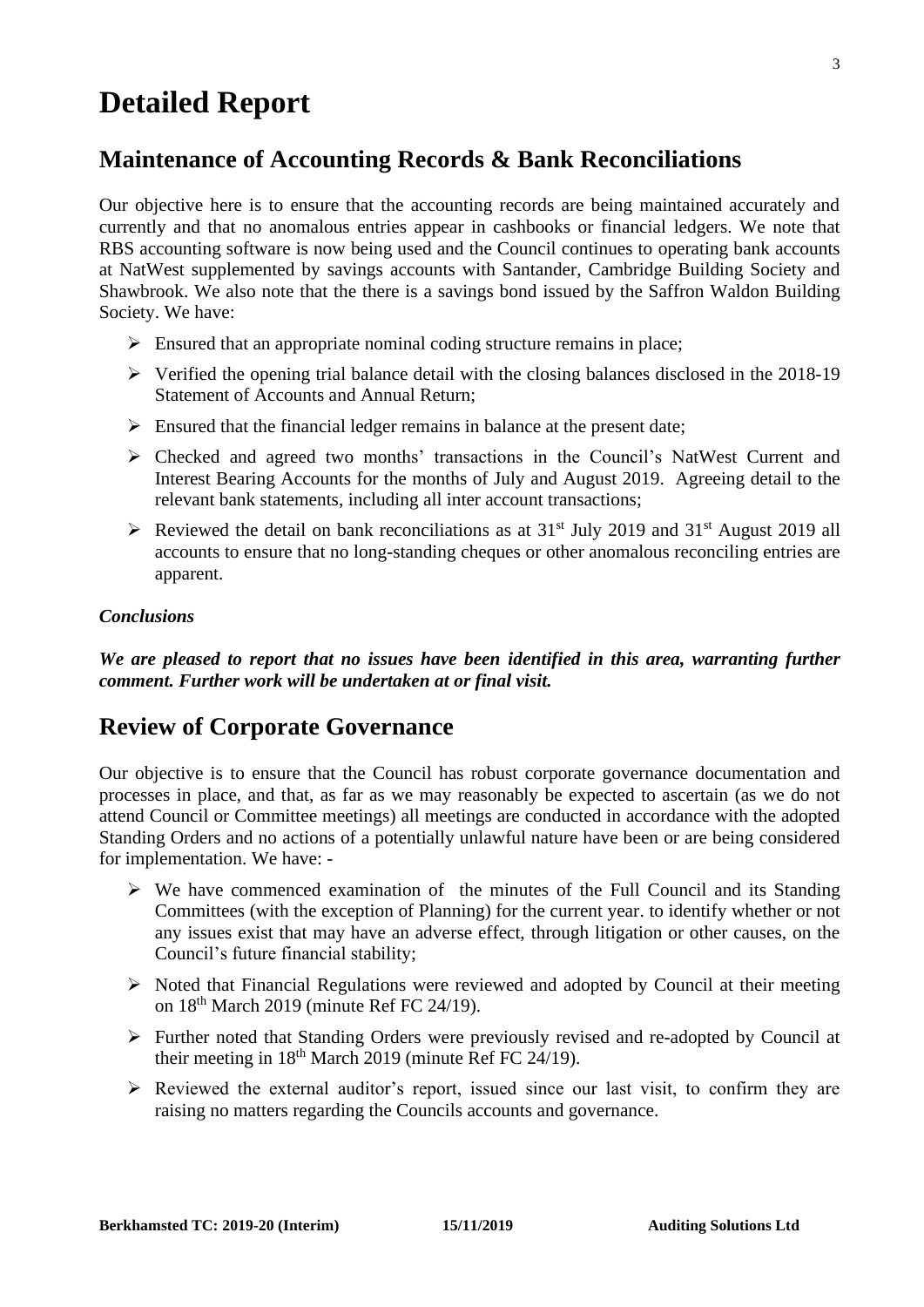#### *Conclusions*

*We are pleased to report that no issues have been identified in this area, warranting further comment. Further work will be undertaken at or final visit.*

## **Review of Expenditure**

Our aim here is to ensure that: -

- ➢ Council resources are released in accordance with the Council's approved procedures and approved budgets;
- $\triangleright$  Payments are supported by appropriate documentation, either in the form of an original trade invoice or other appropriate form of document confirming the payment as due and/or an acknowledgement of receipt, where no other form of invoice is available;
- ➢ All payments are being reported to Council;
- ➢ VAT has been calculated correctly for periodic recovery;
- $\triangleright$  All discounts due on goods and services supplied are identified and appropriate action taken to secure the discount; and
- $\triangleright$  That all payments have been coded appropriately.

To confirm compliance with the above criteria, we have selected a sample of 16 payments processed to 30<sup>th</sup> September 2019 including all those individually in excess of £1,500, together with a more random selection of every  $25<sup>th</sup>$  payment irrespective of value. Our test sample totals £49,131 in value and equates to 64% of all non-pay related payments in the year to September 2019.

We note that Council continues to receive a copy of details of all payments made in excess of £500 which details, to comply with the requirements of the Local Government Transparency Code 2015, are also published on the Town Council website. The Finance & Policy Committee continues to receive a full list of receipts and payments at each meeting and this is also published on the Town Council website as an addendum to the publishing of the agendas for those meetings.

We further note that VAT Returns have been submitted electronically to HMR&C in respect of the quarters to  $30<sup>th</sup>$  September 2019.

#### *Conclusions*

*We are pleased to report that no issues have been identified in this area, warranting further comment. Further work will be undertaken at or final visit.*

### **Assessment and Management of Risk**

Our aim here is to ensure that the Council has put in place appropriate arrangements to identify all potential areas of risk of both a financial and health and safety nature, whilst also ensuring that appropriate arrangements exist to monitor and manage those risks identified in order to minimise the opportunity for their coming to fruition.

➢ We have noted that the Risk Assessment was reviewed, approved and adopted approved by Full Council at their meeting on 28<sup>th</sup> January 2019 (minute Ref FC 13/19).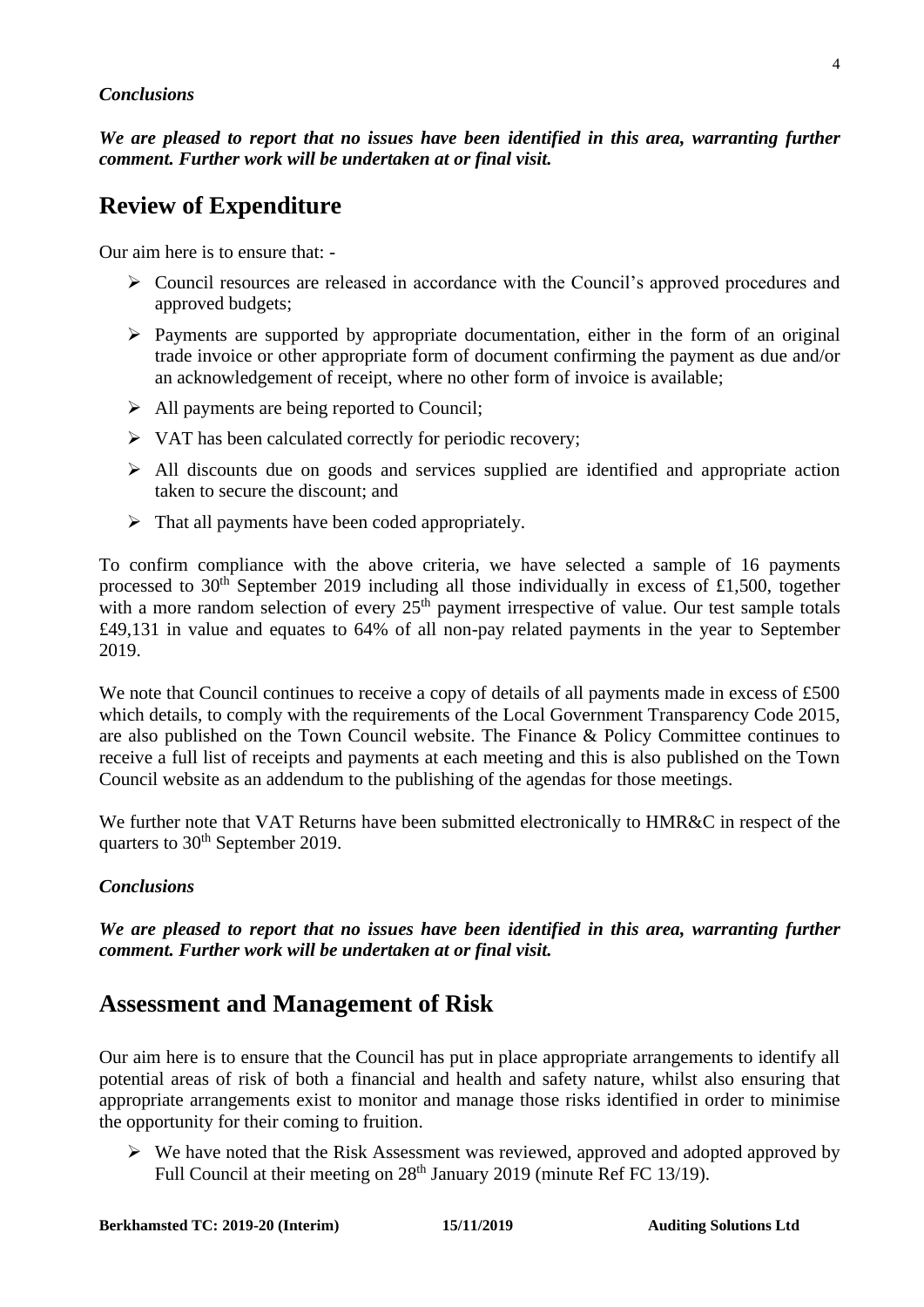$\triangleright$  We further note that the Council's insurance cover has been provided by Hiscox: we have examined the current year's policy schedule which is effective to 31<sup>st</sup> May 2020 and consider that appropriate cover is in place with Employer's and Public Liability both set at £10 million. We also note that Fidelity Guarantee cover is £600k, which we consider to to be appropriate for a Council of this size.

#### *Conclusions*

*We are pleased to report that no matters have arisen in this area of our review process warranting formal comment or recommendation.*

## **Review of Income**

In considering the Council's income streams, we aim to ensure that robust systems are in place to ensure the identification of all income due to the Council from its various sources, to ensure that income is invoiced in a timely manner and that effective procedures are in place to pursue recovery of any outstanding monies due to the Council.

We note that, in addition to the precept and concurrent service payments from Dacorum Borough Council, the Council receives income from their allotments and rental income in respect of Happy Days Pre-School, based at Lagley Meadow Youth Centre.

The Council currently operates four allotment sites and the allotment year commences on 1st September each year. We understand that the allotment records are kept on bespoke allotment software and that allotment rental invoices are issued on Colony Enterprise Allotment System and the posted to Sage. A paper system, with copy invoices held in files is also being run in parallel.

We note that the Happy Days Pre-School invoice for the forthcoming year is issued at the beginning of the year for the full year's rent and that this invoice is paid by twelve monthly instalments. We have checked the instalments received to  $30<sup>th</sup>$  September 2019.

#### *Conclusions*

*We are pleased to report that no matters have arisen in this area of our review process warranting formal comment or recommendation.*

## **Petty Cash Account**

A limited petty cash account is in operation at the Council's office which holds a main petty cash float and also has a supplementary petty cash float both of which are operated on a "topped up as and when" basis. The cash balance was verified on our visit on 15<sup>th</sup> November 2019.

#### *Conclusions*

*We are pleased to report that no issues have been identified in this area of our review process warranting formal comment or recommendation.*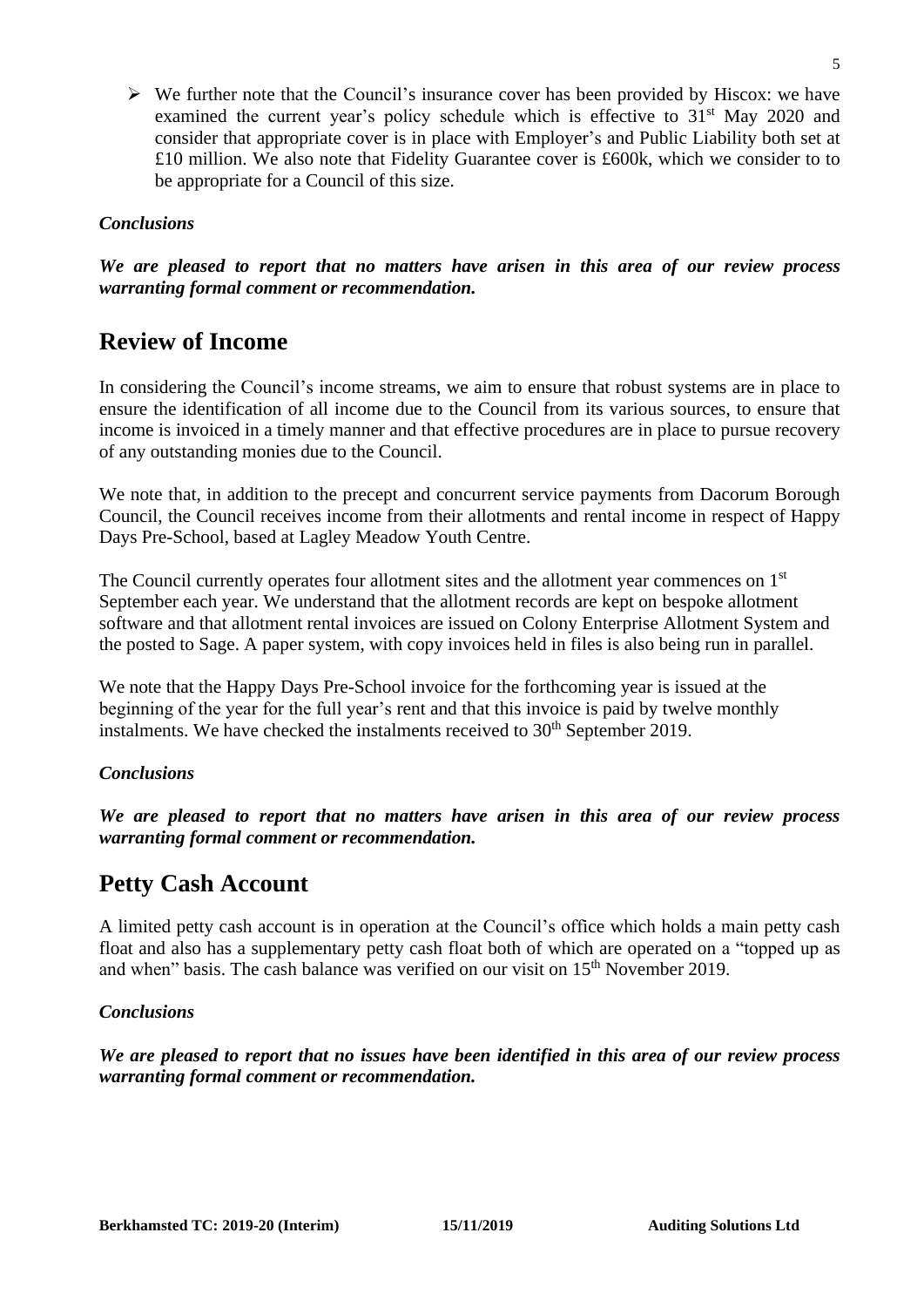#### **Salaries and Wages**

We note that the Council outsources production of its monthly payroll for all its employees to Messrs David Lindon & Co. In examining the Council's payroll function, we aim to confirm that extant legislation is being appropriately observed as regards adherence to the requirements of HM Revenue and Customs (HMRC) legislation and the deduction and payment over of income tax and NI contributions, together with meeting the requirements of the local government pension scheme, as most recently further amended as regards employee contribution bandings. To meet this objective, we have examined the July 2019 and August 2019 salary documentation as below:

- ➢ Checking that staff gross pay is calculated accordingly by reference to the approved pay scales;
- $\triangleright$  Checking to ensure that the correct Income Tax codes and National Insurance Tables are being applied correctly, the latter dependent on whether or not the employee is contributing to the LGPS;
- $\triangleright$  Checking to ensure that the appropriate percentage superannuation deductions have been applied in accord with the updated salary bandings where applicable; and
- ➢ Reconciling the net pay and employer's "on costs" to that recharged by the bureau provider.

#### *Conclusions*

*We are pleased to report that no issues have been identified in this area of our review process warranting formal comment or recommendation.*

## **Investments and Loans**

Our objectives here are to ensure that the Council is investing "surplus funds", be they held temporarily or on a longer term basis, in appropriate banking and investment institutions, that an appropriate investment policy is in place, that the Council is obtaining the best rate of return on any such investments made, that interest earned is brought to account correctly and appropriately in the accounting records and that any loan repayments due to or payable by the Council are transacted in accordance with the relevant loan agreements.

We have previously noted that the Council has invested the balances of its "surplus" funds in varying banking institutions currently Santander Bank, Shawbrook Bank, Cambridge Building Society and Saffron Waldon Building Society.

The Council currently has no loans outstanding either from or with third parties.

#### *Conclusion*

*We are pleased to report that no issues have been identified in this area of our review process warranting formal comment or recommendation.* 

## **Budgetary Control and Reserves**

We aim in this area of our work to ensure that the Council has appropriate procedures in place to determine its future financial requirements leading to the adoption of an approved budget and

**Berkhamsted TC: 2019-20 (Interim) 15/11/2019 Auditing Solutions Ltd**